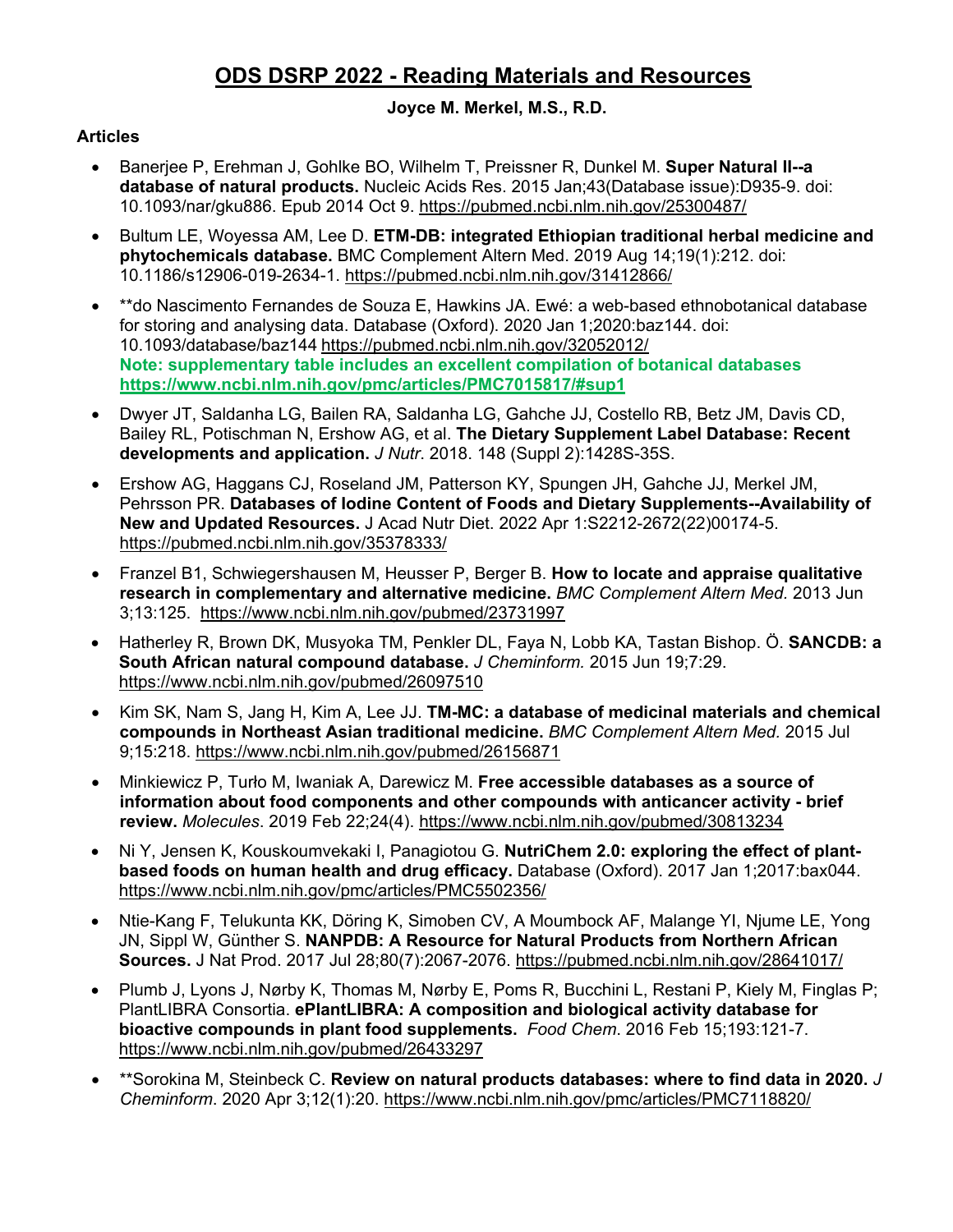#### **Bibliographic Databases**

- **PubMed/MEDLINE**, National Library of Medicine, NIH, HHS. <http://www.ncbi.nlm.nih.gov/pubmed> *Citations for biomedical literature from MEDLINE, life science journals, and online books.*
- **Evidence-Based Medicine: Literature Reviews***.* NIH, NCCIH <https://www.nccih.nih.gov/health/providers/litreviews> *Preformed PubMed search strategies for a variety of dietary supplement ingredients and botanicals searches for randomized controlled trials, systematic reviews/meta-analyses, and herb-drug interactions.*
- **AGRICOLA** (AGRICultural OnLine Access), National Agricultural Library, USDA. <http://agricola.nal.usda.gov/> *Citations to agricultural literature.*
- **AGRIS** (International Information System for the Agricultural Sciences and Technology) FAO. <http://agris.fao.org/>*Global public domain database with bibliographical records on agricultural science and technology.*

## **Current/Ongoing Research Databases**

- **CARDS** (Computer Access to Research on Dietary Supplements). [http://ods.od.nih.gov/Research/CARDS\\_Database.aspx](http://ods.od.nih.gov/Research/CARDS_Database.aspx) *Database of federally funded research projects pertaining to dietary supplements.*
- **Clinicaltrials.gov.** [http://clinicaltrials.gov/ct2/search/browse?brwse=diet\\_cat](http://clinicaltrials.gov/ct2/search/browse?brwse=diet_cat) )<http://clinicaltrials.gov/> *Registry and results database of federally and privately supported clinical trials conducted in the US and worldwide. Use "Studies by Topic" tab to search by dietary supplement category or specific dietary supplement.*
- **CRIS** (Current Research Information System). <https://cris.nifa.usda.gov/> *Documentation and reporting for ongoing agricultural, food science, human nutrition, and forestry research, education and extension activities for the United States Department of Agriculture.*
- **NIHReporter.** <http://projectreporter.nih.gov/reporter.cfm> *Electronic tool to search repository of NIH-funded research projects and access publications and patents resulting from NIH funding.*
- **ISRCTN Registry***.* https://www.isrctn.com/ *Primary clinical trial registry recognized by WHO and ICMJE.*

## **Monographs/Evidence Reports/Fact Sheets**

- Office of Dietary Supplements, NIH. Dietary Supplement Fact Sheets. <http://ods.od.nih.gov/factsheets/list-all/> *Evidence-based summaries for health professionals and consumers on specific vitamins, minerals, herbs, and other dietary supplements. Fact sheets cover health effects, safety, recommended amounts, interactions with medicines, and other topics.*
- Agency for Healthcare Research and Quality (AHRQ). EPC Evidence-Based Reports <https://www.ahrq.gov/research/findings/evidence-based-reports/index.html> *Evidence reports on dietary supplements.*
- Australian Institute of Sport (AIS) Sports Supplement Program. <https://www.ais.gov.au/nutrition/supplements> *ABCD Classification system ranks sports foods and supplement ingredients into 4 groups according to scientific evidence and other practical considerations that determine whether a product is safe, permitted and effective in improving sports performance.*
- Cochrane Library (Subscription Required Report summaries provided free of charge) <http://www.thecochranelibrary.com/view/0/index.html>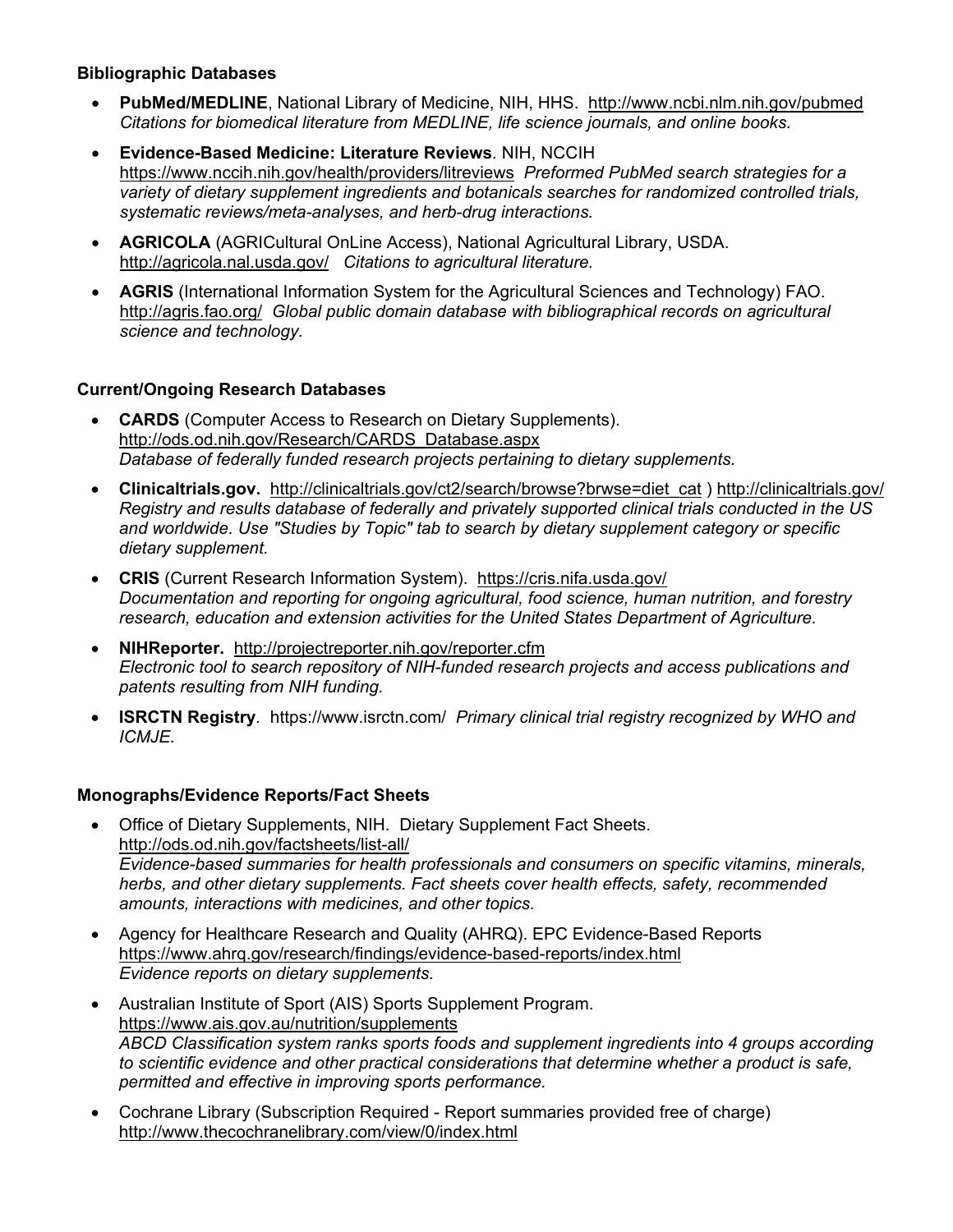*Collection of six databases that contain different types of high-quality, independent evidence to inform healthcare decision-making.*

- ConsumerLab.com<http://www.consumerlab.com/> (Subscription Required) *Provider of independent test results and information to consumers and healthcare professionals about quality of health and nutrition products.*
- Federal Trade Commission. Consumer Information on Drugs & Dietary Supplements. <http://www.consumer.ftc.gov/articles/0261-dietary-supplements>
- Health Canada, Licensed Natural Health Products. <https://open.canada.ca/data/en/dataset/ef546c83-43a8-4404-943e-ab324164eeb3> *contains information about natural health products that have been issued a product licence by Health Canada.*
- [HerbMedPro.](http://cms.herbalgram.org/herbmedpro/overview.html) (Subscription Required) <http://cms.herbalgram.org/herbmedpro/overview.html> *Interactive, electronic herbal database that provides hyperlinked access to the scientific data underlying the use of herbs for health*
- Department of Defense. OPSS Operation Supplement Safety. <https://www.opss.org/> *Dietary supplement resource for the military community, leaders, healthcare providers, and DOD civilians.*
- Linus Pauling Institute, Micronutrient Information Center, Oregon State University. <https://lpi.oregonstate.edu/mic> *Information regarding roles of vitamins, minerals, other nutrients, dietary phytochemicals, and some foods in preventing disease and promoting health.*
- LiverTox™ <https://www.ncbi.nlm.nih.gov/books/NBK547852/> *Partnership of NLM and NIH NIDDK, provides information on liver injury attributable to herbals and dietary supplements, in addition to medications.*
- MedlinePlus Herbs and Supplements, National Library of Medicine, NIH. [http://www.nlm.nih.gov/medlineplus/druginfo/herb\\_All.html](http://www.nlm.nih.gov/medlineplus/druginfo/herb_All.html) *Selected monographs from the Natural Standard Research Collaboration provided free of charge.*
- Memorial Sloan Kettering Cancer Center, About Herbs, Botanicals & Other Products. <http://www.mskcc.org/mskcc/html/11570.cfm> *Evidence-based information about herbs, botanicals, supplements, and more from the Integrative Medicine Service.*
- NAPRALERT® (Limited free searching w/ subscription required for more advanced) [https://pcrps.pharmacy.uic.edu/our-centers/uic-nih-center-for-botanical-dietary-supplements](https://pcrps.pharmacy.uic.edu/our-centers/uic-nih-center-for-botanical-dietary-supplements-research/napralert-database/#napralert-database)[research/napralert-database/#napralert-database](https://pcrps.pharmacy.uic.edu/our-centers/uic-nih-center-for-botanical-dietary-supplements-research/napralert-database/#napralert-database) *Relational database of natural products, including ethnomedical information, pharmacological / biochemical information of extracts of organisms in vitro, in situ, in vivo, in humans (case reports, non-clinical trials) and clinical studies.*
- National Cancer Institute, NIH. PDQ Cancer Information Summaries: Complementary and Alternative Medicine. <http://www.cancer.gov/cancertopics/pdq/cam/>
- National Center for Complementary and Integrative Health (NCCIH), NIH, Herbs at a Glance. <https://nccih.nih.gov/health/herbsataglance.htm> *Series of fact sheets provides basic information about specific herbs or botanicals—common names, uses, potential side effects, and resources for more information.*
- Natural Medicines (combined Natural Medicines Comprehensives Database and Natural Standard) (Subscription required).<https://naturalmedicines.therapeuticresearch.com/> *Natural ingredient monographs for over 90,000 commercial products, interaction, effectiveness, and adverse effects checkers and patient handouts and consumer education monographs available in English, Spanish, and French*
- US Food and Drug Administration, Dietary Supplement Alerts and Safety Information. <http://www.fda.gov/Food/DietarySupplements/>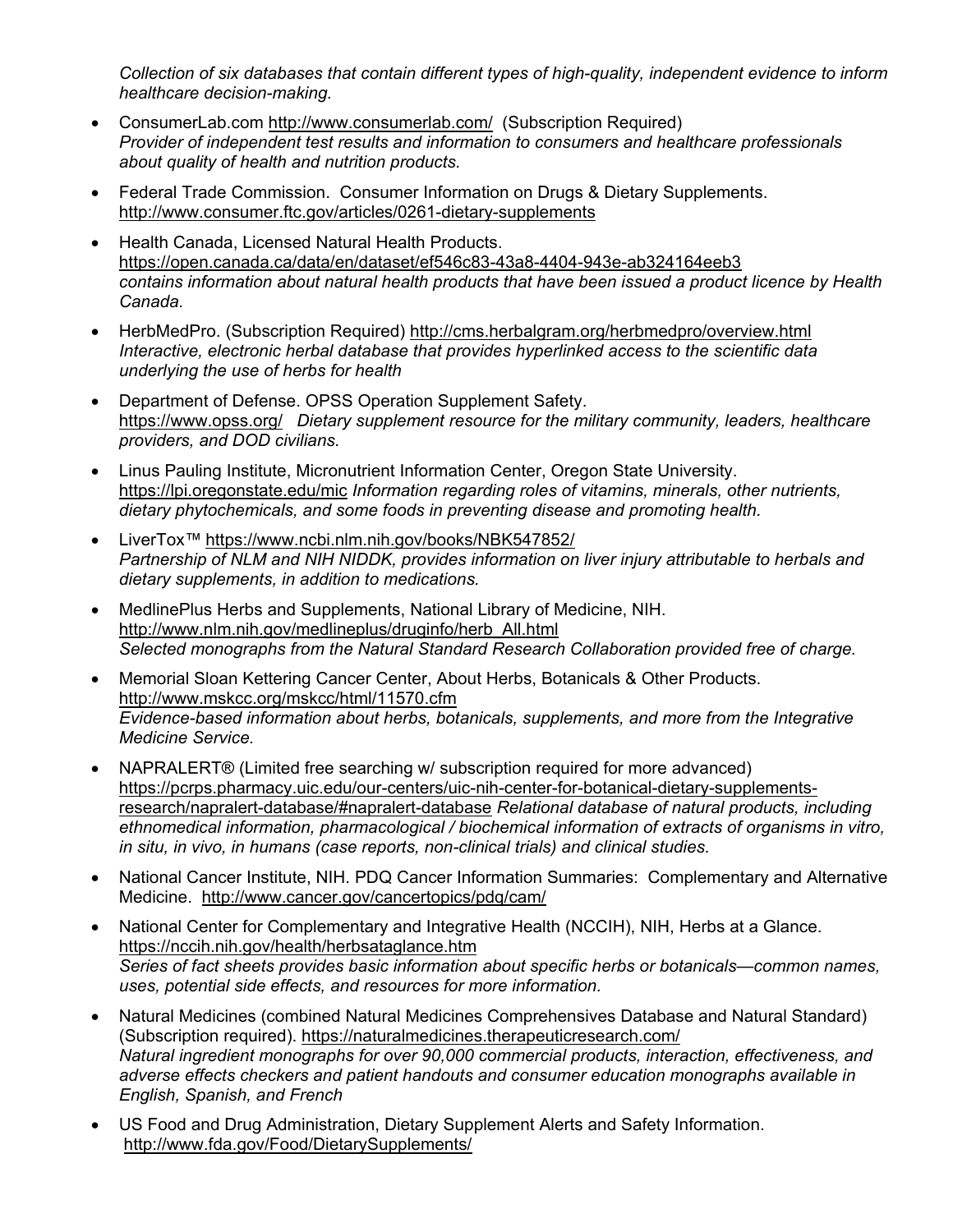• US Food and Drug Administration, Tainted Products Marketed as Dietary Supplements List [www.accessdata.fda.gov/scripts/sda/sdnavigation.cfm?sd=tainted\\_supplements\\_cder](http://www.accessdata.fda.gov/scripts/sda/sdnavigation.cfm?sd=tainted_supplements_cder) *Potentially hazardous products with hidden ingredients marketed on internet and retail establishments.*

#### **Nutrient, Ingredient, Methods, and Label Databases**

- Analytical Methods and Reference Materials Database (AMRM), NIH Office of Dietary Supplements. <https://ods.od.nih.gov/Research/AMRMProgramWebsite.aspx> *Searchable database of articles and reports related to development of validated analytical methods and reference materials for dietary supplement ingredients.*
- Dietary Supplement Label Database (DSLD), NIH Office of Dietary Supplements [https://ods.od.nih.gov/Research/Dietary\\_Supplement\\_Label\\_Database.aspx](https://ods.od.nih.gov/Research/Dietary_Supplement_Label_Database.aspx) <https://dsld.od.nih.gov/dsld/>*Contains the full label contents from a sample of dietary supplement products marketed in the U.S.*
- Dietary Supplement Ingredient Database (DSID). Office of Dietary Supplements, NIH and Nutrient Data Laboratory, USDA .<https://dietarysupplementdatabase.usda.nih.gov/> *Composition of dietary supplements and link to the multivitamin/mineral (MVM) calculator. DSID-1 contains estimated values for 18 vitamins and minerals in adult MVMs derived from analytical data.*
- DailyMed, National Library of Medicine, [http://dailymed.nlm.nih.gov/dailymed/about.cfm,](http://dailymed.nlm.nih.gov/dailymed/about.cfm) *Information about marketed drugs including FDA labels (package inserts). Includes some vitamin and mineral and herbal preparations and homeopathic products.*
- Supplement OWL™ (Online Wellness Library): The Dietary Supplement Product Registry, CRN, <http://www.supplementowl.org/>*Industry-wide on-line dietary supplement product registry; identify dietary supplements, key ingredients, product label information and claims, companies making/marketing those products. Allows search, sort, examine and evaluate labels and other product information*
- USDA FoodData Central. Nutrient Data Laboratory, Agricultural Research Service, USDA. 2019 <https://fdc.nal.usda.gov/> *An integrated, research-focused data system that provides expanded data on nutrients and other foods components as well as links to sources of related agricultural, food, dietary supplement, and other information.*
- ETM-DB Ethiopian Traditional Medicine Database. Bio-Information System Laboratory (BISL KAIST, Republic of Korea.<http://biosoft.kaist.ac.kr/etm/home.php/> Free, online relational database containing Ethiopian herbal medicine, related compounds and target gene/proteins.
- South African Natural Compounds Database (SANCDB) Research Unit in Bioinformatics (RUBi), Rhodes University, Eastern Cape, South Africa <https://sancdb.rubi.ru.ac.za/> free database containing compounds isolated from the plant and marine life in and around South Africa
- African Natural Products Database (ANPDB) an amalgamation of NP databases from various regions of Africa. Currently, ANPDB comprises of the Northern African Natural Products Database (**[NANPDB](http://african-compounds.org/about/nanpdb/)**) and the Eastern African Natural Products Database (**[EANPDB](http://african-compounds.org/about/eanpdb/)**). 6,515 compounds isolated mainly from 1,042 source organisms; mainly plants, with contributions from microorganisms, animals (e.g. corals), and marine sources 1962 to 2019. <http://african-compounds.org/anpdb/>
- Super Natural II, Charite University of Medicine-Berlin, [https://bioinf](https://bioinf-applied.charite.de/supernatural_new/index.php?site=home)[applied.charite.de/supernatural\\_new/index.php?site=home](https://bioinf-applied.charite.de/supernatural_new/index.php?site=home) Database of natural products containing 325,508 natural compounds (NCs), including information about the corresponding 2d structures, physicochemical properties, predicted toxicity class and potential vendors.